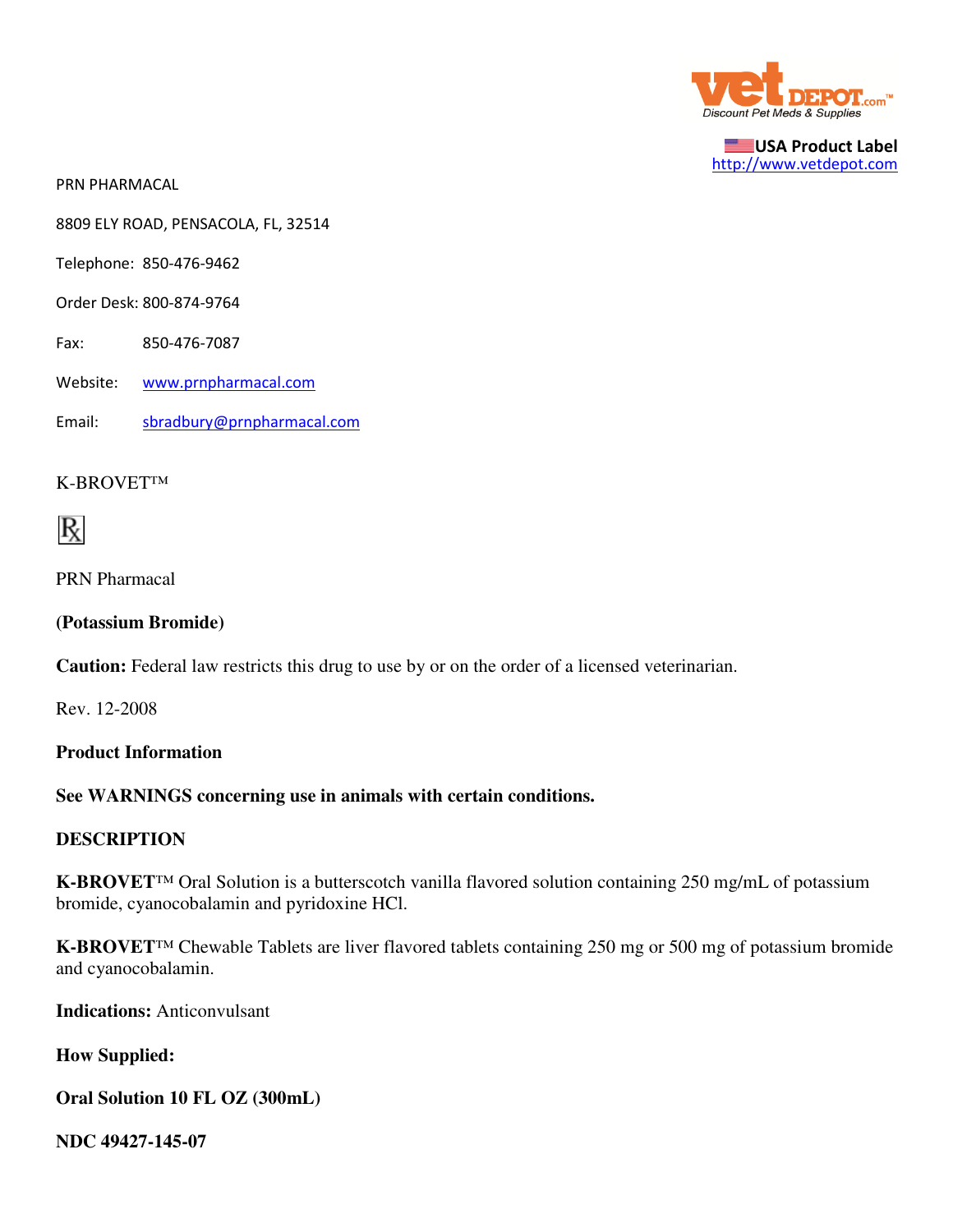# **500mg Tablet (60ct) bottle**

# **NDC 49427-321-48**

# **250mg Tablet (60ct) bottle**

## **NDC 49427-322-48**

# **Storage Conditions:**

Store in a tightly sealed container at room temperature (59-86°F).

# **Keep out of reach of children and animals.**

# **Manufactured For PRN PHARMACAL**

*An Employee-Owned Company*

# **PENSACOLA, FL 32514**

## **INDICATION**

**K-BROVET**™ potassium bromide is used to treat seizure disorders in dogs. It can be used in addition to therapy with other agents or as the sole anticonvulsant.

# **CONTRAINDICATIONS**

**K-BROVET**™ should not be used in animals with a history of hypersensitivity to Bromide or any of the components of the solution or tablets.

# **DOSAGE AND ADMINISTRATION**

## **Recommended Dosage for K-BROVET™ Oral Solution and Tablets:**

To achieve a serum level of approximately 1 mg/mL, give 120 mg/kg PO daily for 5 days then reduce to 30 mg/kg PO once daily. To achieve a serum level of approximately 1.5 mg/mL, give 160 mg/kg PO for 5 days and then reduce to 40 mg/kg PO once daily thereafter.  ${^{R-21}}$ 

Among dogs responses to bromide may vary, treatment should be tailored to the individual dog, based on serum bromide concentration, success of seizure control, and the observation of adverse effects. Steady state serum concentrations generally take 4 to 5 months in dogs; therapeutic concentrations may be reached before steady state at about 4 weeks after the beginning of treatment, serum bromide concentration may be tested to assess the response to product and, if results are satisfactory, the next testing for steady state serum levels is typically about 4 months. If the dog's serum concentration is within range and the dog is doing well in the therapeutic range, serum concentration may then be tested every 6 to 12 months. Serum bromide is typically evaluated at the end of the loading period, then as described above when an animal is started with a loading dose.

*Dogs* - An oral dose of 30 mg of Bromide per kg of body weight every twelve hours for 115 days produced a steady state serum concentration of 2.45 mg/mL (range, 1.78 to 2.69 mg/mL) in Beagles fed a diet containing  $0.55\%$  chloride.  ${R-3}$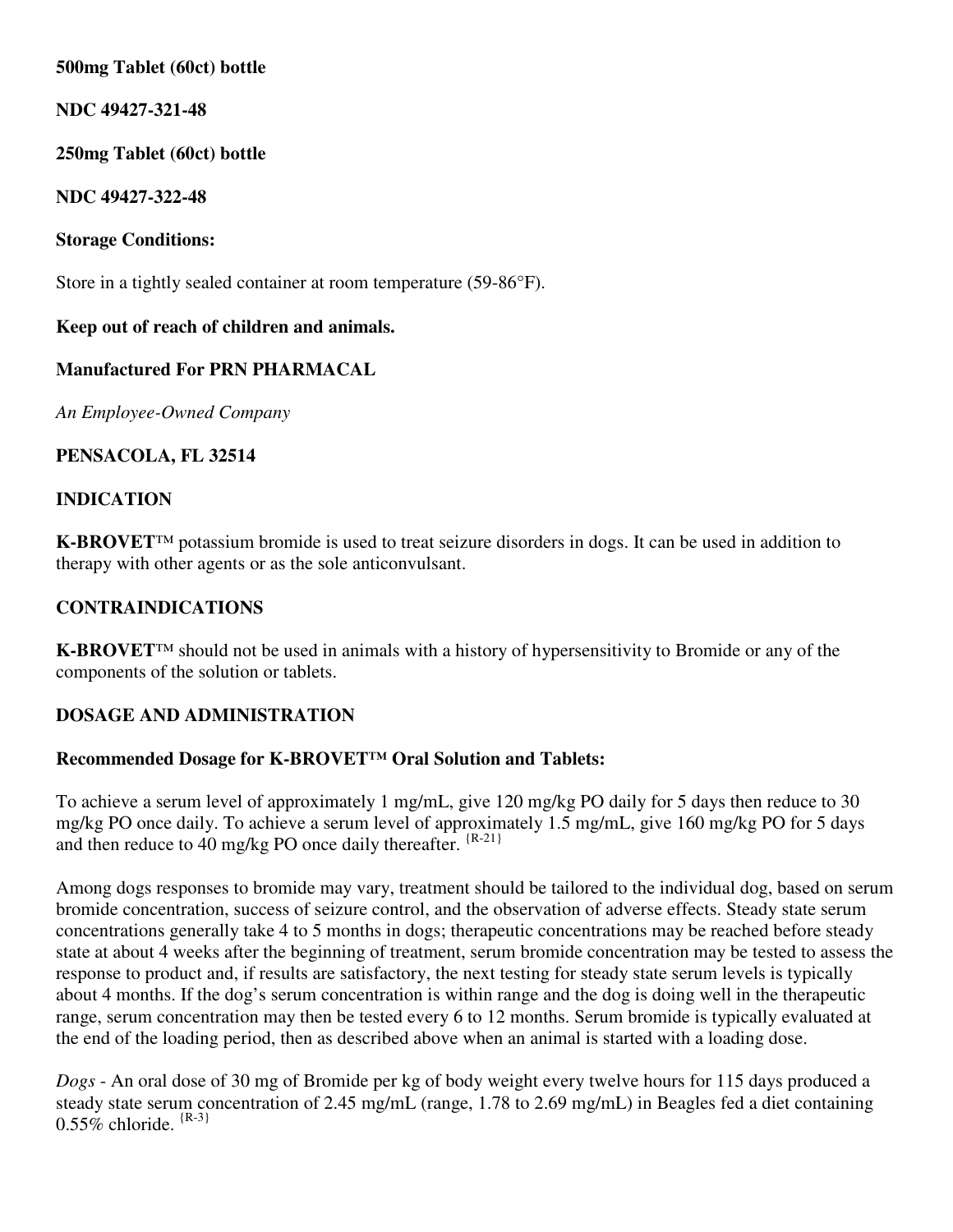## **WARNINGS**

This medication should be used cautiously in older animals as they will be more susceptible to adverse effects. This medication is not indicated for use in cats.

## **Possible Side Effects:**

Dog may experience drowsiness when taking K-BROVET™, but this will

generally go away after approximately 3 weeks. Increased hunger, thirst, urination, vomiting, constipation, anorexia, and uncoordinated movements may occur with K-BROVET™. During the load in dose increased nausea may be experienced.

There is no information on the relative frequency of pancreatitis in dogs associated with bromide therapy alone. However, pancreatitis has been reported to be more frequent in dogs on concurrent phenobarbital and bromide therapy than dogs on phenobarbital alone. {R-12}

Personality changes have been occasionally reported in dogs on bromide, including attention seeking, irritability or aggression, and aimless pacing.

## **Reproduction/Pregnancy/Lactation**

The effects of bromide on canine reproduction have not been studied.

### **Young Dogs**

Safety of administering bromide to neonates and young animals has not been evaluated. <sup>{R-16-17}</sup>

## **Drug interactions and/or related effects**

Drug interactions and/or related effects have been selected on the basis of their clinical significance (possible mechanism in parentheses where appropriate) - not necessarily inclusive (»=major clinical significance):

Note: Any of the following medications taken in combinations, depending on the amount taken, could also interact with K-BROVET™.

Medications and foods containing chloride, bromide and chloride compete for reabsorption by the kidneys; increased amounts of chloride can promote loss of bromide in the urine, leading to a lowering of serum bromide concentrations: Decreased chloride consumption will promote increased renal reabsorption of bromide  ${^{R-1; 2; 4; 5;}}$ 7; 15}

Halothane anesthesia (when inhaled a percentage of halothane is metabolized by dogs to produce bromide, along with other compounds; peak serum concentration occurs within about a day and, in one group of dogs, ranged from 0.04 to 0.088 mg/mL and persisted, with some diminishment, for at least ten days.  $\left[\text{R-10; 11}\right]$ Consideration should be given to animals that must have repeated anesthesia or that already require high serum bromide concentration for seizure control. Increased bromide levels due to metabolism of halothane are unlikely to be a significant risk for bromide toxicity in most dogs.

# **PHARMACOLOGY**

## **Mechanism of action/Effect:**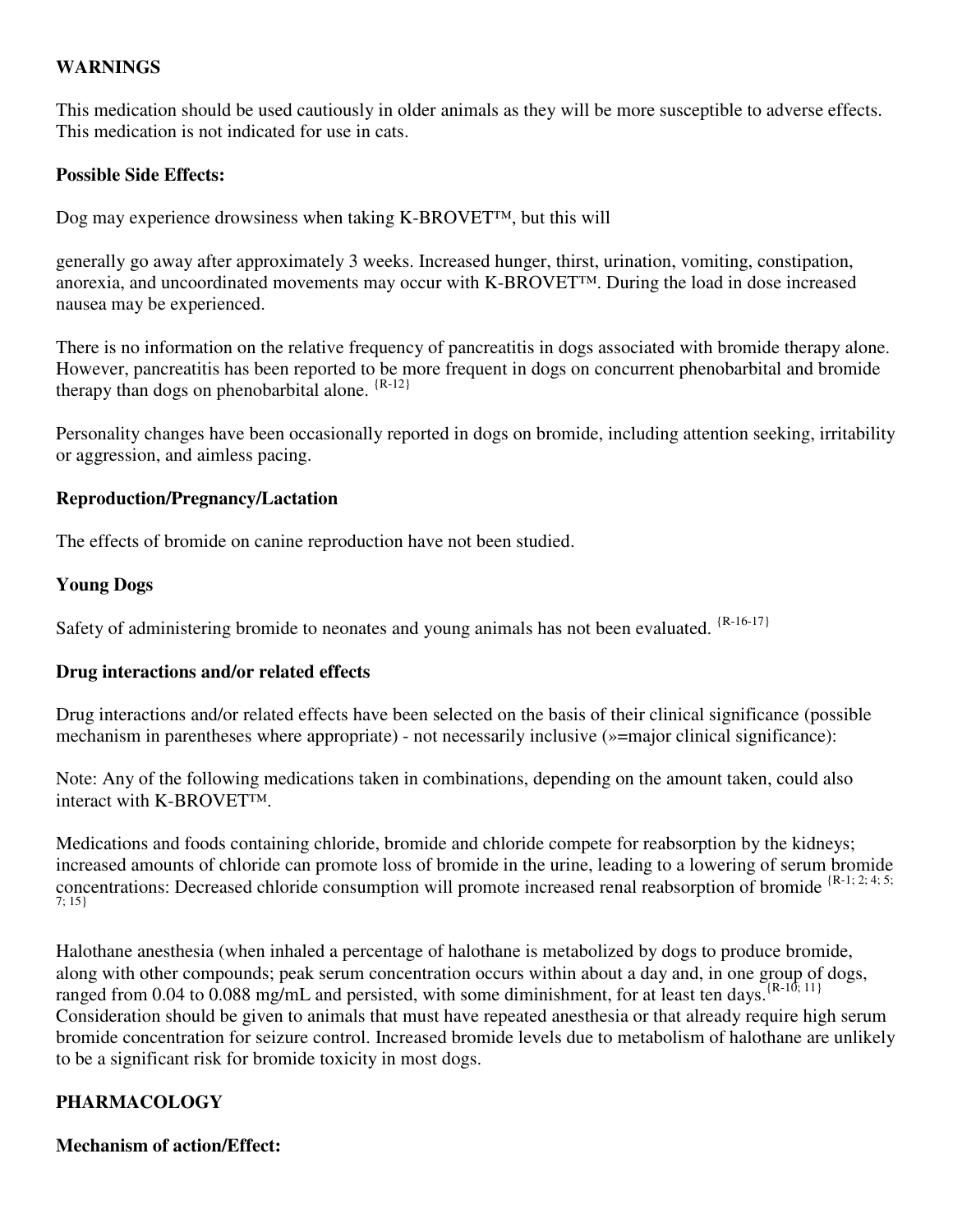Bromide's mechanism of action of has not been clearly defined. By preferential movement across neuronal membranes via gamma-amino butyric (GABA) - activated chloride channels, bromide may aid in controlling seizures through hyperpolarization of neuronal cell membranes, leading to stabilization and decreased sensitivity to epileptic foci.  $\{R-2, 15\}$ 

**Volume of distribution -** Dogs:  $0.45 \pm 0.07$  L/kg  $^{\{R-4\}}$ 

Protein binding: Bromide is minimally protein bound. <sup>{R-20}</sup>

Biotransformation: Bromide is not biotransformed by the liver and is eliminated unchanged, primarily by renal clearance. {R-2}

**Half-life: Elimination -** Bromide is freely filtered by the glomerulus, but is reabsorbed by the kidneys, in competition with chloride. {R-7}

Bromide reabsorption will predominate in the absence of a large chloride load, causing a significantly extended elimination half-life in dogs.  $\{R-4, 5, 7\}$  Increasing chloride intake by an animal on a low chloride diet will decrease the half-life of elimination.  $\{R-14, 15\}$ 

**Elimination:** Renal. Because bromide is widely distributed, minute amounts will also be excreted in saliva, sweat and feces.  $\{R-5, 6\}$  Rate of elimination of bromide will increase in dogs that receive a high level of chloride supplementation.  ${R-4}$ 

# **OVERDOSE**

For more information in cases of overdose or unintentional ingestion. **contact the American Society for the Prevention of Cruelty to Animals (ASPCA) National Animal Poison Control Center** (888-426-4435 or 900-443-0000; a fee may be required for consultation) **and/or the drug manufacturer.**

Note: Signs of bromide toxicity are dose-related but dogs differ in their sensitivity. Bromide toxicity has rarely been reported in dogs with serum bromide concentrations of less than 1.5 mg/mL. Signs have been reported in some dogs with relatively low serum concentration (2.75 mg/mL) while not appearing in other dogs with significantly higher concentration (4 mg/mL).  $\{R-3; 18\}$  Dogs on concurrent bromide and phenobarbital therapy may be prone to bromide toxicity at lower serum concentrations than when bromide is administered alone. Other physical factors may also play a role in sensitivity.  ${R-3}$ 

Short-term bromide toxicity is considered completely reversible.  $\{R-18\}$  However, mild bromide toxicity can progress to more severe nervous system dysfunction with ongoing high serum concentration of bromide. <sup>{R-8}</sup>

Other species - Bromide toxicity has also been reported in cattle, goats and horses fed hay that

contained bromide ion residue from accidental treatment with methyl bromide. Signs included ataxia, hind limb weakness, joint swelling, and sedation or recumbency. <sup>{R-9}</sup>

## **Clinical effects of overdose**

Clinical signs may appear with serum bromide concentration >1.5 mg/mL in dogs on bromide therapy alone, but become more common as serum concentration increases, and most common when serum concentration exceeds 4 mg/mL in dogs receiving bromide as the only anticonvulsant (2 to 3 mg/mL in dogs receiving concurrent phenobarbital and bromide). {R-3; 18}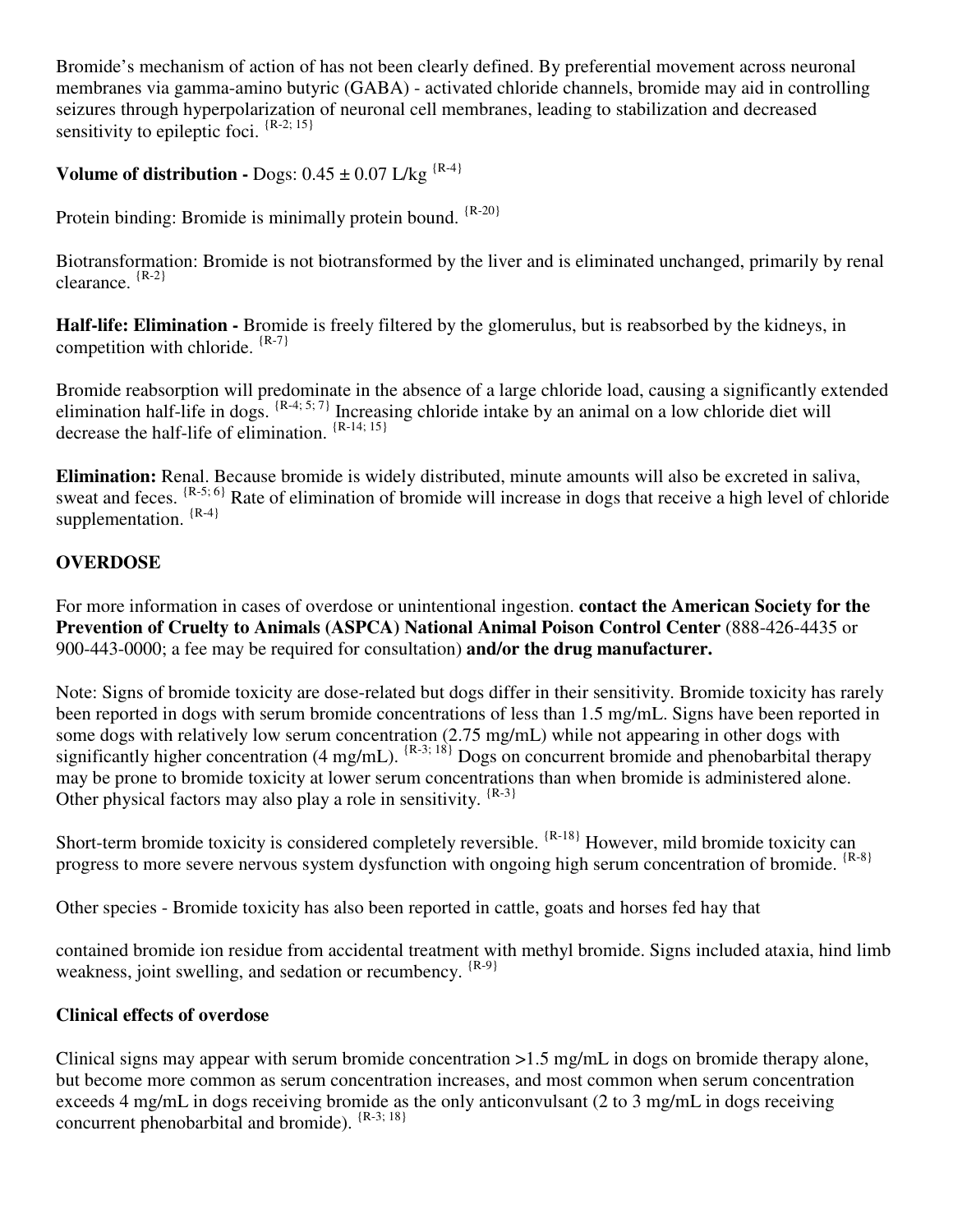### **Ataxia; diarrhea; hematochezia; salivation, excessive; shivering; skin lesions; stupor, progressing to** coma and death - Reported with a dose of 200 to 500 mg/kg a day for 4 to 26 weeks.  ${R-13}$

## **Treatment of bromide toxicity**

Recommended treatment consists of the following:

For dogs on concurrent phenobarbital and bromide therapy with mild sedation, ataxia or hind limb weakness, a 10 to 25% reduction in phenobarbital may resolve the signs within five to seven days.  $\{R-19\}$ 

- For dogs receiving bromide as the only anticonvulsant, K-BROVET™ may be discontinued for a few days while monitoring serum concentration, to see if mild signs of toxicity will resolve.

If necessary, renal excretion of bromide may be accelerated by increasing sodium chloride consumption or administering 0.9% sodium chloride intravenously over twelve hours, depending on the severity of the toxicity.  ${R-7; 8; 13}$ 

- Supportive treatment
- Continue to monitor

# **References**

1. Podell M, Fenner WR. Bromide therapy in refractory canine idiopathic epilepsy. J Vet Intern Med 1993) Sep-Oct. 7(5): 318-27.

2. Trepanier, L.A. Use of bromide as an anticonvulsant for dogs with epilepsy. J Am Vet Med Assoc 1995 Jul 15, 207(2) 163-6.

3. March PA, Podell M, Sams RA. Pharmacokinetics and toxicity of bromide following high-dose oral potassium bromide administration in healthy Beagles. J Vet Pharmacol Ther 2002, 25: 425-32.

4. Trepanier LA, Babish JG. Pharmacokinetic properties of bromide in dogs after the intravenous and oral administration of single doses. Res Vet Sci 1995, 58 248-51.

5. Wolf RL, Eadie GS. Reabsorption of bromide by the kidney. Am S Physiol 1950. 163(2) 436-41.

6. USP Committee comment. Rec 9/9/04.

7. Palmer JW, Clarke HT. The elimination of bromides from the blood stream. J Biol Chem 1933; 99: 435.

8. Yohn SE, Morrison WB, Sharp PE. Bromide toxicosis (bromism) in a dog treated with potassium bromide for refractory seizures. J Am Vet Med Assoc 1992 Aug 1, 201(13) 468-70.

9. Knight HD, Costner GC. Bromide intoxication of horses, goats, and cattle. J Am Vet Med Assoc 1977 Sep 1; 171(5): 446-8.

10. Pedersoli WM. Serum bromide concentrations during and after halothane anesthesia in dogs. Am J Vet Res 1980 Jan; 41(1): 77-80.